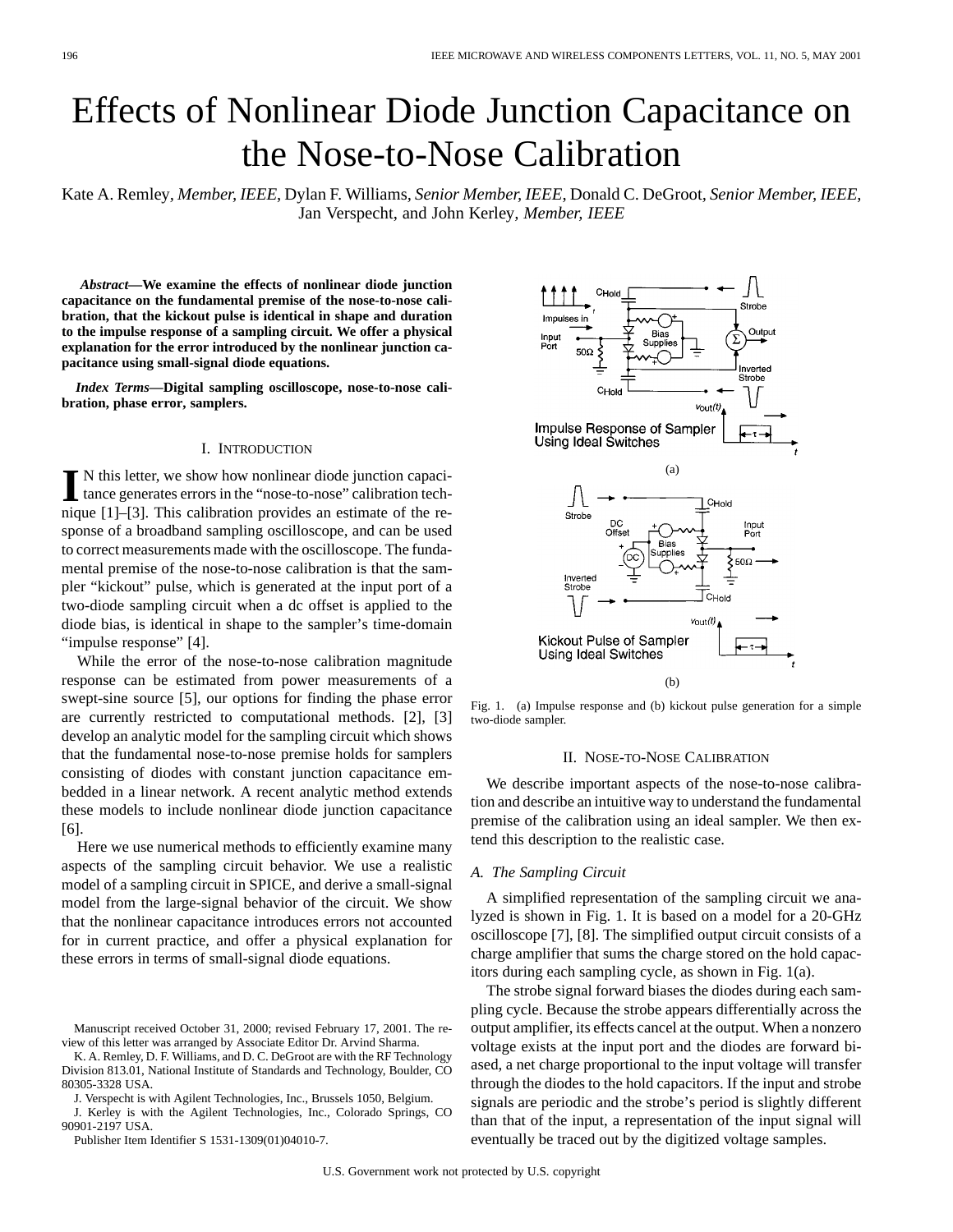#### *B. Impulse Response*

We define the digitized output of the sampler in response to periodic excitation by Dirac delta functions as the "impulse response" of the sampler. For small-signal inputs, the output of the sampler can be represented by the convolution of this impulse response and the input signal [4]. Currently, we have no way to directly measure this impulse response, in part because we are unable to generate infinitely sharp or perfectly characterized pulses. However, we can derive an estimate of the impulse response of the sampler using the nose-to-nose calibration.

# *C. Kickout Pulse*

When we apply a dc offset voltage to the bias lines of the diodes, the hold capacitors charge when the diodes are reversed biased. Each time the strobe fires, the discharging hold capacitors create a pulse that appears at the input port of the sampler. This "kickout" pulse ideally will be the same duration as the impulse response, but scaled in amplitude by some constant [1].

# *D. Nose-to-Nose Premise*

This premise, that the kickout pulse is identical in shape and duration to the impulse response, can be illustrated clearly if we imagine replacing the diodes by ideal switches. The impulse response of a sampler constructed with ideal switches and with small-signal, ideal impulse excitation, is a rectangular pulse<sup>1</sup>. The duration of the pulse is the same as that of the switch closure [Fig. 1(a)]. We generate kickout pulses on a second ideal-switch sampler by replacing the impulse excitation with a dc offset on the bias lines. Each time the strobe fires, a pulse of the same duration as the switch closure appears at the input port of the sampler [Fig. 1(b)].

If we connect the input ports of our two ideal-switch samplers together (nose-to-nose), the output will be the convolution of the rectangular kickout and the rectangular impulse response. This convolution, a triangular waveform of duration  $2\tau$ , is what we would measure at the output of the second sampler. A simple deconvolution process gives us  $\tau$ , from which we can find the impulse response.

When the ideal switches are replaced by diodes, the impulse response is no longer a simple rectangular function, but is altered by both the conductance and the junction capacitance of the diodes. Nevertheless, the procedure still works if the normalized kickout and impulse responses are the same.

We can estimate the frequency-domain representation of the impulse response of one sampler as the square root of the output response of the second sampler. That is

$$
H_A(\omega)^{\text{est}} \cong \sqrt{K_B(\omega) H_A(\omega)} \tag{1}
$$

where

- $H_A$ frequency-domain representation of the impulse response of sampler  $A$ ;
- $K_B$ frequency-domain representation of the kickout pulse emanating from sampler  $B$ ;

angular frequency.  $\omega$ 

<sup>1</sup>This pulse is rectangular when the RC time constant of the circuit resistance and the hold capacitor is much longer than the duration of the sampling window. This condition is true for the sampling circuits we investigated.



Fig. 2. Increase in the error ratio  $E$  of the nose-to-nose calibration for a 20-GHz sampling circuit with increasing nonlinearity in the diode's junction capacitance.

If  $K(\omega)$  is directly proportional to  $H(\omega)$ , and  $H_A(\omega)$  =  $H_B(\omega)$ , then  $H_A(\omega)^{\text{est}} = CH_A(\omega)$ , where C is a proportionality constant.

Because no two samplers are identical, in practice the estimate of the impulse response of sampler  $A$  is found from a set of three measurements of three samplers. However, the calibration is still based upon the assumption that the kickout is proportional to the impulse response for each sampler. Therefore, we define the error ratio  $E$  for a sampler response estimate as

$$
E(\omega) \equiv \frac{H_A^{\text{est}}(\omega)}{H_A(\omega)} \cong \frac{\sqrt{K_B(\omega)H_A(\omega)}}{H_A(\omega)} = \sqrt{\frac{K_B(\omega)}{H_A(\omega)}}. \quad (2)
$$

#### III. SIMULATION RESULTS

We implemented the 20-GHz sampling circuit described in [7], [8] in SPICE, neglecting any packaging parasitics, input networks, or filtering at the input of the sampler in order to concentrate on the effect of the nonlinear capacitance. We used a common model for a Schottky-barrier diode [8], [9] in which the diode conductance is in parallel with a time-varying, voltage-dependent junction capacitance. In this model, the diode's junction capacitance,  $C(V_j)$ , is given by

$$
C(V_j) = \frac{C_{j0}}{(1 - (V_j(t)/\phi_{\text{bi}}))^{\gamma}}
$$
(3)

where

 $C_{i0}$ zero-voltage junction capacitance;

 $V_{i}$ large-signal, time-varying voltage across the diode's junction;

 $\phi_{\rm bi}$ junction's built-in potential;

grading coefficient.  $\gamma$ 

The grading coefficient sets the amount of nonlinearity in the junction capacitance, and is typically around  $\gamma = 0.5$  for the type of Schottky-barrier diodes used in modern samplers [9].

Fig. 2 shows an increase in the error of the nose-to-nose calibration as we increase the nonlinearity in the diode's junction capacitance in our 20-GHz sampling circuit model. The results